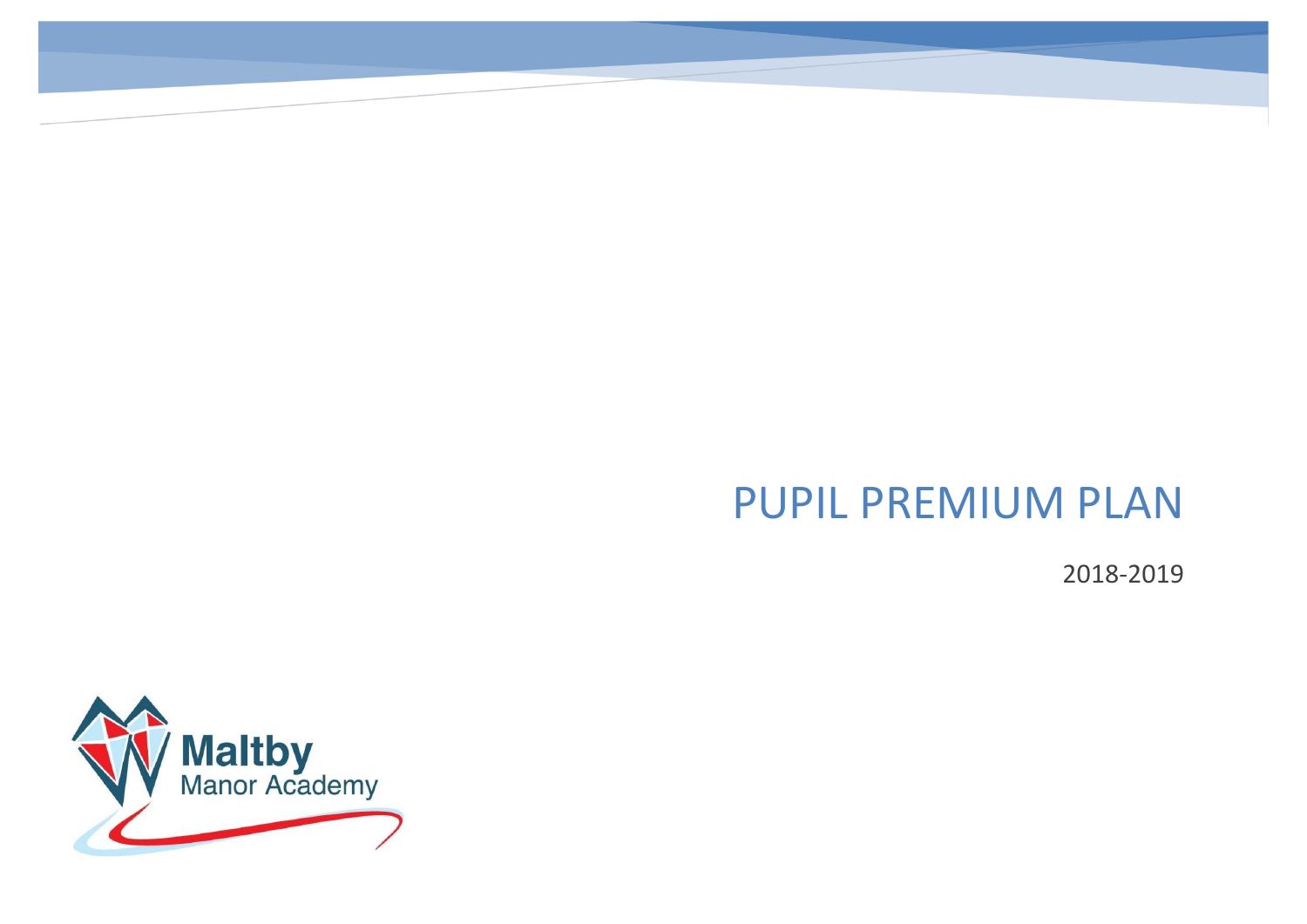| Number of pupils and pupil premium grant (PPG) received |                         |  |  |  |
|---------------------------------------------------------|-------------------------|--|--|--|
| Total number of pupils on roll                          | 386                     |  |  |  |
| Total number of pupils eligible for PPG                 | 116 children – 47G, 69B |  |  |  |
| Amount of PPG received per pupil                        | £1320                   |  |  |  |
| <b>Total amount of PPG received</b>                     | £153,120                |  |  |  |

|    | Barriers to future attainment (for pupils eligible for PP including high ability)                                                                                                                                                                                       |
|----|-------------------------------------------------------------------------------------------------------------------------------------------------------------------------------------------------------------------------------------------------------------------------|
|    | In-school barriers                                                                                                                                                                                                                                                      |
| А. | There is a variability between cohorts for the attainment and progress of PP pupils compared to their NPP peers. Disadvantaged children do not achieve at least in line with National at KS1 and<br>throughout KS2.                                                     |
| В. | Pupils have personal social and emotional barriers, which inhibit their readiness to learn when coming into school. Pupils carry low aspirations and appear less motivated to do well in all<br>subjects                                                                |
| C. | Most children have a limited awareness of how skills learned will support them in the workplace / future. Children do not understand how the curriculum may impact on their future.                                                                                     |
| D. | Language and literacy skills are lower on entry to school for pupils eligible for PP than for other pupils. This impacts on EYFS Literacy outcomes and slows reading progress in subsequent years.                                                                      |
|    | <b>External barriers</b>                                                                                                                                                                                                                                                |
| Е. | Some parents have had negative experiences of school themselves so this means that parental engagement of the most vulnerable pupils is low.                                                                                                                            |
| F. | Children have limited opportunities of out of school activities/experiences. This impacts on their knowledge and understanding of the world, their general knowledge, imagination and<br>vocabulary. This in turn impacts directly onto Writing and Reading attainment. |

| <b>Desired outcomes</b>                                                                                                                                                                                                                                                                                                                                                                                         |
|-----------------------------------------------------------------------------------------------------------------------------------------------------------------------------------------------------------------------------------------------------------------------------------------------------------------------------------------------------------------------------------------------------------------|
| A greater proportion of disadvantaged children will reach the expected standard at EYFS, KS1 and KS2 and disadvantaged pupils' progress will be accelerated.<br>Increase in the number of disadvantaged children reaching the expected standard at KS1 and KS2 in comparison to 2018.<br>Narrow the attainment gap between Disadvantaged and Non-disadvantaged in every year group when compared to 2018.       |
| Lower attaining pupils, including disadvantaged pupils, will make accelerated progress so that they are achieving at least in line with their peers.<br>Increase the number of lower attaining disadvantaged children achieving EXS by the end of the year across the academy.<br>Plan for teaching which builds on prior knowledge and attainment for all children, ensuring that gaps in learning are secure. |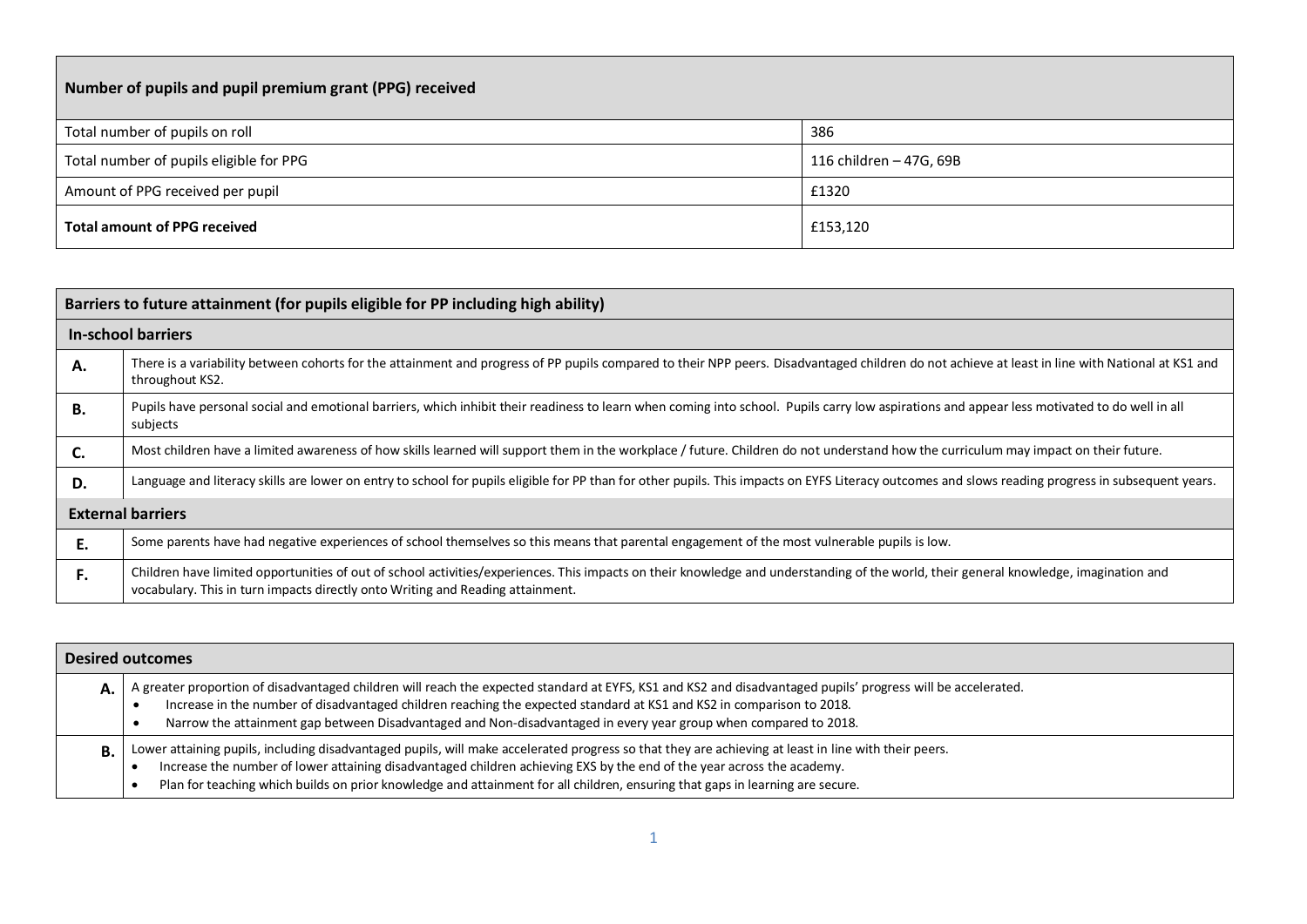| Disadvantaged children will show greater engagement and confidence in lessons, ensuring that they make good progress.<br>Support and challenge disadvantaged pupils in lessons so their engagement levels are high.                                                                                                                                                      |
|--------------------------------------------------------------------------------------------------------------------------------------------------------------------------------------------------------------------------------------------------------------------------------------------------------------------------------------------------------------------------|
| Intervention and other wider opportunities will improve access to the curriculum for disadvantaged children.<br>Ensure successful intervention outcomes, mirrored in whole school tracking of attainment and progress of Disadvantaged children.<br>Enable a number of wider opportunities for Disadvantaged pupils so that they have improved access to the curriculum. |

## **Planned Actions**

*Impact on Outcomes for all – Quality of teaching for all*

| Objective                   | What are our key actions to effect           | What is the evidence and rationale for this     | What resources will we         | How will we know that this action has had the    |
|-----------------------------|----------------------------------------------|-------------------------------------------------|--------------------------------|--------------------------------------------------|
|                             | improvement?                                 | choice?                                         | need?                          | intended outcome?                                |
| Leadership and              | Pupil Progress Meetings focussing            | Holding teachers to account has proven          | OTrack tracking                | Increase in the number of Disadvantaged children |
| Management                  | specifically on the attainment of            | successful in ensuring individuals meet their   | Disadvantaged                  | achieving EXS standard at KS1 and KS2.           |
| To hold all teachers to     | Disadvantaged and Vulnerable pupils.         | personalised targets. This is built into the    | Monitoring overview            | The attainment gap between Disadvantaged and     |
| account for the             | Class files to identify Disadvantaged pupils | appraisal cycle and gives teachers the          | Case Studies                   | All will narrow in every year group compared to  |
| performance of All pupils,  | so that these are targeted within lessons.   | ownership over their own performance and        |                                | 2018.                                            |
| including Disadvantaged     | Planning shows Disadvantaged pupils have     | impacts on outcomes.                            |                                | Increase in the number of lower attaining DA     |
| pupils.                     | targeted support.                            |                                                 |                                | children reaching EXS by the end of the year in  |
| Barrier A and F             | Monitoring focused on Disadvantaged          |                                                 |                                | each year group.                                 |
|                             | progress and outcomes                        |                                                 |                                |                                                  |
| Teaching, Learning and      | Robust and carefully moderated appraisal     |                                                 | Monitoring                     | Quality of provision is at least good or better  |
| Assessment                  | processes ensure that teachers are held to   |                                                 | Documentation                  | across all phases/ classes.                      |
| To ensure never less than   | account for the quality of teaching and      |                                                 | Teacher Improvement            | Teachers are accountable for the quality of      |
| good / outstanding          | learning.                                    |                                                 | Plans                          | teaching and learning in own classrooms.         |
| teaching for those          | Robust and rigorous monitoring to ensure     | The Sutton Trust research shows that the        | <b>Appraisal Documentation</b> | Teachers are effectively held to account for the |
| children in receipt of PPG. | that teaching and learning is no less than   | effects of high-quality teaching are especially | Focussed CPD Training          | quality of their provision.                      |
| Barrier A and F             | good for all groups and cohorts.             | significant for pupils from disadvantaged       |                                |                                                  |
|                             |                                              | backgrounds: over a school year, these pupils   |                                |                                                  |
|                             |                                              | gain 1.5 years' worth of learning with very     |                                |                                                  |
|                             |                                              | effective teacher, compared with 0.5 years      |                                |                                                  |
|                             |                                              | with poorly performing teachers.                |                                |                                                  |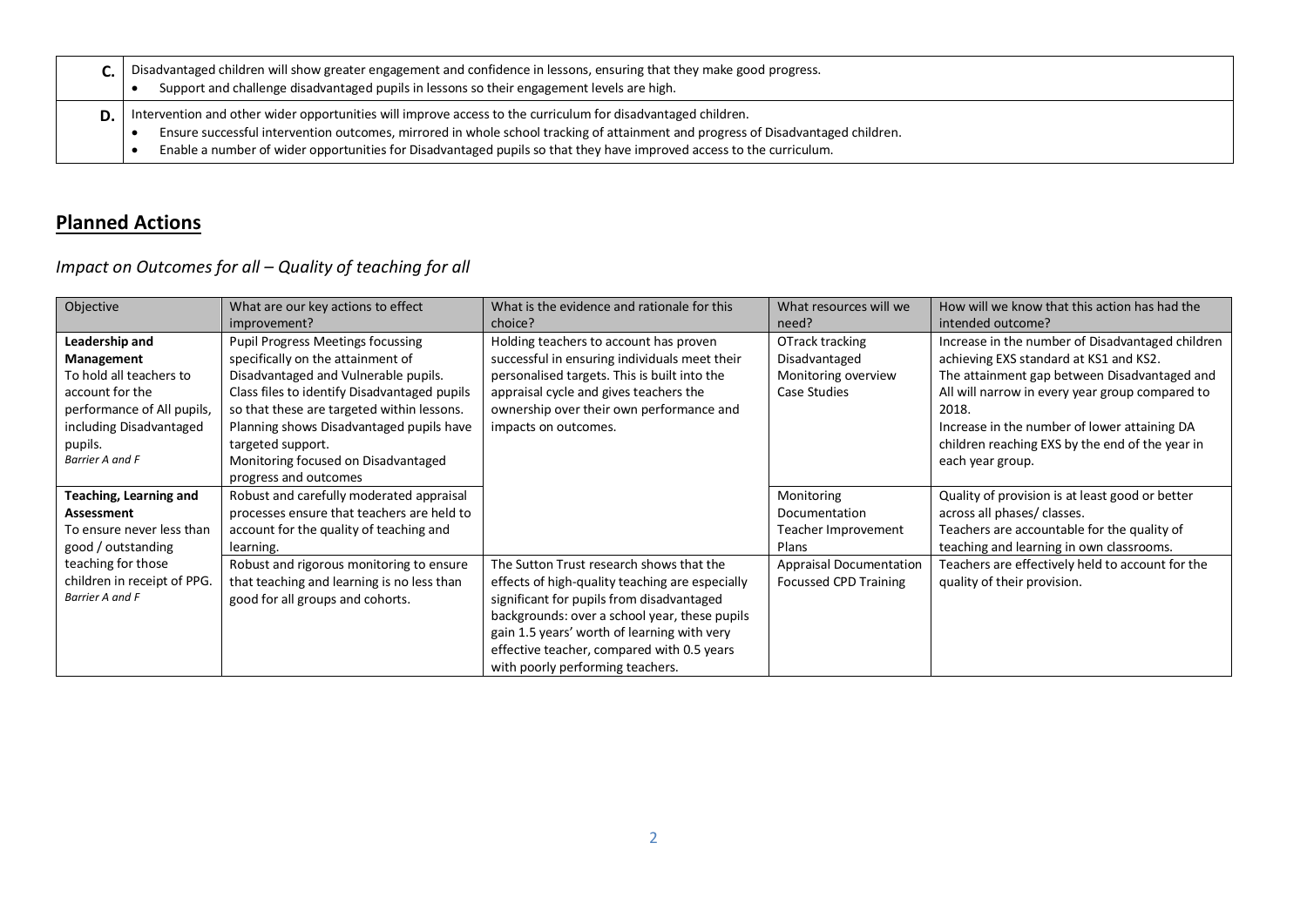| Objective                                                                                                                                                                                                                                                        | What are our key actions to effect<br>improvement?                                                                                                                                                                                                                                                                                                        | What is the evidence and rationale for this<br>choice?                                                                                                                                                                                                                                                                                                                                                                                                                          | What resources will we<br>need?                                                                                                                                                                | How will we know that this action has had the<br>intended outcome?                                                                                                                                                                                                             |
|------------------------------------------------------------------------------------------------------------------------------------------------------------------------------------------------------------------------------------------------------------------|-----------------------------------------------------------------------------------------------------------------------------------------------------------------------------------------------------------------------------------------------------------------------------------------------------------------------------------------------------------|---------------------------------------------------------------------------------------------------------------------------------------------------------------------------------------------------------------------------------------------------------------------------------------------------------------------------------------------------------------------------------------------------------------------------------------------------------------------------------|------------------------------------------------------------------------------------------------------------------------------------------------------------------------------------------------|--------------------------------------------------------------------------------------------------------------------------------------------------------------------------------------------------------------------------------------------------------------------------------|
|                                                                                                                                                                                                                                                                  | Increase the opportunities for<br>Disadvantaged pupils to engage in quality<br>music teaching through the First Access<br>Programme and choir.                                                                                                                                                                                                            | EEF suggests that participation in music lessons<br>improve outcomes in English, mathematics and<br>science learning. Specific arts activities have<br>been linked with benefits on particular<br>outcomes. For example, there is some<br>evidence of a positive link between music and<br>spatial awareness. Wider benefits on attitudes<br>to learning and well-being have also<br>consistently been reported. With children on<br>average adding 2 months to their learning. | Musical Instrument Loan<br>Access to specialist<br>teaching<br>Access to Rotherham<br><b>Music Service</b>                                                                                     | Children are able to widen and broaden<br>opportunities beyond the core curriculum.<br>Increase in the number of Disadvantaged pupils<br>learning to play musical instrument.<br>Increase in the number of Disadvantaged pupils<br>involved in Musical Activities.             |
| <b>Teaching, Learning and</b><br>Assessment<br>To engage all teachers in<br>high quality CPD to<br>develop teaching and                                                                                                                                          | Provision of targeted Teacher<br>Improvement Plans which are responsive<br>to the outcomes of monitoring the quality<br>of teaching and learning.                                                                                                                                                                                                         | The Sutton Trust research shows that the<br>effects of high-quality teaching are especially<br>significant for pupils from disadvantaged<br>backgrounds: over a school year, these pupils<br>gain 1.5 years' worth of learning with very                                                                                                                                                                                                                                        | RoSiS CPD events<br>Independent CPD events<br><b>Staff Meetings</b><br>Learners First support                                                                                                  | Quality of provision is at least good or better<br>across all phases                                                                                                                                                                                                           |
| learning strategies.<br>Barrier A, B, D and F                                                                                                                                                                                                                    | Provision of individualised mentor support<br>through phase leaders.                                                                                                                                                                                                                                                                                      | effective teachers, compared with 0.5 years<br>with poorly performing teachers.                                                                                                                                                                                                                                                                                                                                                                                                 | Individualised support                                                                                                                                                                         | All teachers moving strongly towards the next<br>level of performance for quality of teaching                                                                                                                                                                                  |
|                                                                                                                                                                                                                                                                  | Provision of a tailored package of external<br>CPD support to enable teachers to address<br>identified weaknesses in their practice and<br>improve the overall quality of provision.                                                                                                                                                                      |                                                                                                                                                                                                                                                                                                                                                                                                                                                                                 | <b>RoSiS CPD events</b><br>Independent CPD events<br><b>Learners First CPD</b>                                                                                                                 | Teachers show rapid improvement as a result of<br>targeted CPD from external consultants.                                                                                                                                                                                      |
| Teaching, Learning and<br><b>Assessment</b><br>To enable all associate<br>professionals to access<br>high quality CPD so that<br>they are able to impact<br>on pupil outcomes by<br>having an understanding<br>of key learning strategies.<br>Barrier A, B and D | Provision of on-going training/support on<br>a variety of aspects of role - Including<br>RWInc, SEND, SEMH, Oracy                                                                                                                                                                                                                                         | Teaching assistants that are deployed<br>effectively add 1 month to children's learning.<br>However, action research at Maltby Manor has<br>shown that with quality training, support and<br>effective monitoring, a child can make<br>accelerated progress through triage and<br>personalised interventions. Reading<br>comprehension and small group tuition can<br>add up-to 8 months learning.                                                                              | In house CPD<br><b>External trainers:</b><br>SALT<br>Hilltop SS<br>SEMH team<br>LSS<br><b>MAST</b>                                                                                             | School audit processes demonstrate that APs are<br>highly effective and impacting on the progress of/<br>enabling teacher to impact on the progress of<br>Disadvantaged pupils.                                                                                                |
| <b>Pupil Outcomes</b><br>To ensure that children<br>have high aspirations for<br>their attainment and<br>strive to achieve targets.<br>Barrier B, C and F                                                                                                        | Raise aspirations of children's futures<br>through career and jobs education for<br>targeted children<br>Teachers to make links with businesses<br>and jobs to provide wider experiences and<br>hooks for learning.<br>Teachers develop the Inquiry curriculum to<br>engage and hook learners through visits,<br>'Wow' experiences and quality resourcing | Raising aspirations is an effective way to<br>motivate pupils to work harder so as to<br>achieve the steps necessary for later success.<br>After conducting pupil interviews as part of the<br>review, it was found that some children in Y5/6<br>cannot make links between their learning and<br>future careers. At Maltby Manor we believe in<br>creating life-long learners with high<br>aspirations.                                                                        | <b>STEM links with</b><br>businesses, e.g. AMRC<br>Parental engagement -<br>school nurse, football<br>coach, accountant,<br>builder<br>Rotherham Music service<br>Visit subsidising<br>Coaches | Children can explain how their learning will link to<br>future jobs and careers.<br>Children's aspirations for their own futures are<br>beyond the local community.<br>Increase in number of Disadvantaged children<br>attending visits and extra-curricular<br>opportunities. |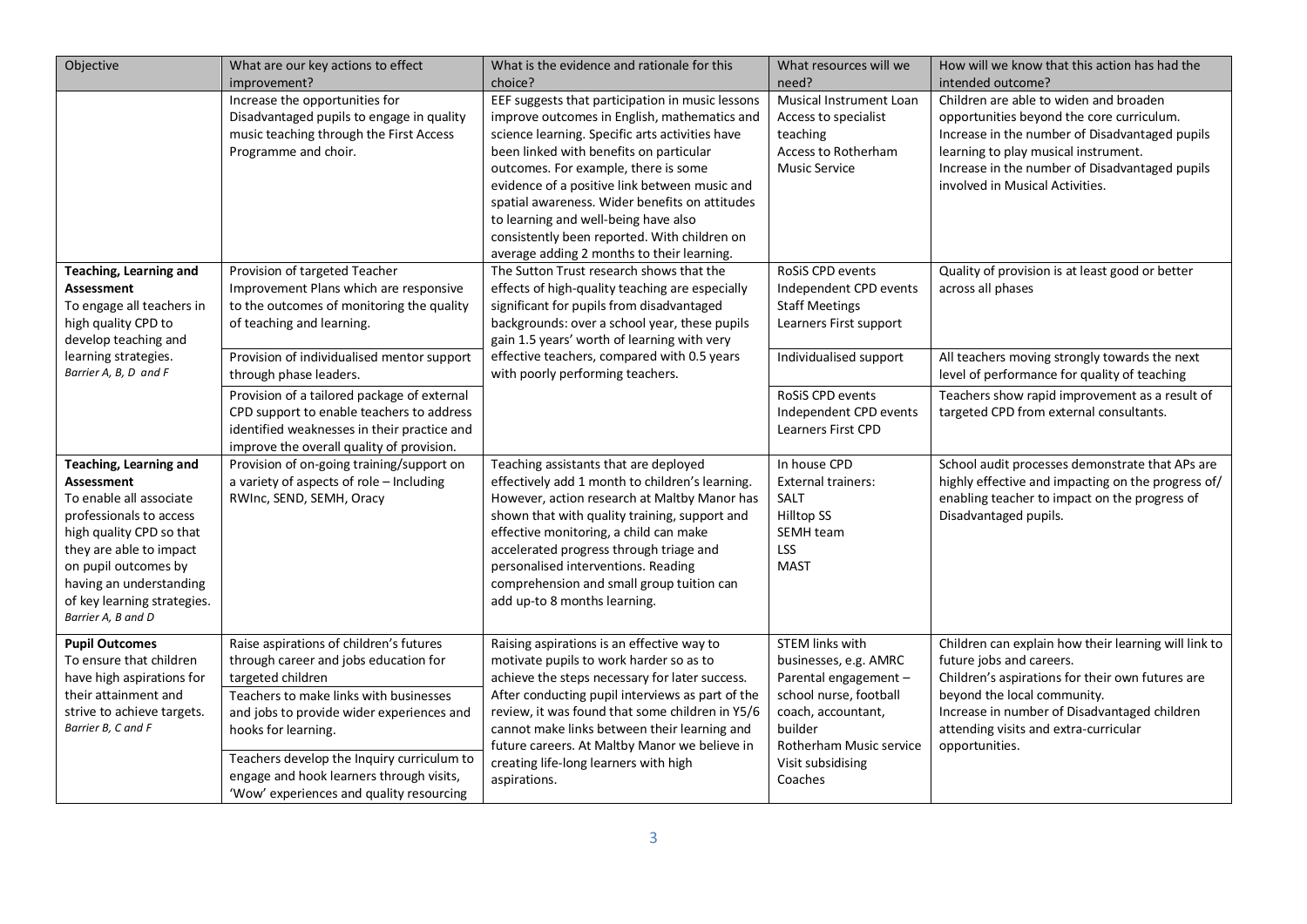| Objective                                                                                                                                                                                           | What are our key actions to effect<br>improvement?                                                                                                                                        | What is the evidence and rationale for this<br>choice?                                                                                                                                                                                                                                                                                                                                                                                                                                                                                                | What resources will we<br>need?                                                                                      | How will we know that this action has had the<br>intended outcome?                                                                                                                                                                               |
|-----------------------------------------------------------------------------------------------------------------------------------------------------------------------------------------------------|-------------------------------------------------------------------------------------------------------------------------------------------------------------------------------------------|-------------------------------------------------------------------------------------------------------------------------------------------------------------------------------------------------------------------------------------------------------------------------------------------------------------------------------------------------------------------------------------------------------------------------------------------------------------------------------------------------------------------------------------------------------|----------------------------------------------------------------------------------------------------------------------|--------------------------------------------------------------------------------------------------------------------------------------------------------------------------------------------------------------------------------------------------|
| <b>Pupil Outcomes</b><br>To close / narrow the gap<br>between Disadvantaged<br>and Non-disadvantaged<br>pupils in-line with<br>national expectations.                                               | Embed tracking systems which closely<br>monitor the impact of interventions and<br>support for Disadvantaged children.                                                                    | Holding teachers to account has proven<br>successful in ensuring individuals meet their<br>personalised targets. This is built into the<br>appraisal cycle and gives teachers the<br>ownership over their own performance.<br>Reading comprehension intervention and small<br>group tuition has been found to add 5 months<br>of learning.                                                                                                                                                                                                            | Disadvantaged tracking<br>and monitoring<br>documentation<br>Disadvantaged Case<br><b>Studies</b><br>OTrack tracking | The progress of Disadvantaged pupils in all<br>cohorts ensures that they diminish the difference<br>to national levels of attainment.                                                                                                            |
| Barrier A and D                                                                                                                                                                                     | Aspirational targets for all children are set<br>so that they are on track to make at least<br>good progress.                                                                             |                                                                                                                                                                                                                                                                                                                                                                                                                                                                                                                                                       | OTrack tracking and<br>monitoring of<br>performance                                                                  | All Disadvantaged pupils will achieve at least end<br>of year targets.                                                                                                                                                                           |
|                                                                                                                                                                                                     | Employ additional teacher in Y6 to target<br>individual children and groups.                                                                                                              |                                                                                                                                                                                                                                                                                                                                                                                                                                                                                                                                                       | Classroom<br>Additional teacher<br>0.1FTE teacher support                                                            | The progress of Disadvantaged pupils in all<br>cohorts ensures that they diminish the difference<br>to national levels of attainment.<br>All Disadvantaged pupils will achieve at least their<br>end of year targets.                            |
|                                                                                                                                                                                                     | Update RWInc Spelling strategies and<br>resources.<br>Targeted RWinc CPD, coaching and<br>support.                                                                                        |                                                                                                                                                                                                                                                                                                                                                                                                                                                                                                                                                       | <b>RWInc resources</b><br><b>RWInc Training</b>                                                                      | Disadvantaged pupils continue to achieve above<br>national in Y1 phonics screening<br>Disadvantaged pupils achieve at least in line with<br>All at KS1 in Reading and GPS.                                                                       |
| <b>Pupil Outcomes</b><br>To ensure low attaining<br>pupils secure gaps in<br>learning, building on prior<br>knowledge.<br>Barrier A and D                                                           | Staff CPD focussing on support to ensure<br>all teachers know how to use prior<br>attainment reports to identify gaps in<br>knowledge and plan for appropriate<br>learning opportunities. | External review showed that mathematics<br>teaching did not always build on secure<br>foundations and children did not have enough<br>practice at fluency level before moving on and<br>did not always have secure number<br>knowledge.                                                                                                                                                                                                                                                                                                               | Non-negotiables key<br>facts<br>Staff CPD                                                                            | Monitoring show that children secure fluency of<br>concepts before moving onto problem solving<br>and reasoning.                                                                                                                                 |
| <b>Pupil Outcomes</b><br>To develop the fluency of<br>key recall facts in<br>Mathematics.<br>Barrier A and D                                                                                        | Improve the quality of maths teaching and<br>learning through the development and<br>implementation of fluency strategies<br>alongside the INSPIRE programme.                             |                                                                                                                                                                                                                                                                                                                                                                                                                                                                                                                                                       | Non-negotiables key<br>facts<br>Staff CPD<br><b>INSPIRE maths materials</b>                                          | The attainment of Disadvantaged pupils is in line<br>with national and improving at the same rate as<br>other pupils in school.                                                                                                                  |
| <b>Pupil Outcomes</b><br>To further enhance SALT<br>provision as an early<br>intervention to develop<br>children's communication<br>and language within the<br>Foundation Stage.<br>Barrier A and D | Employ a speech and language therapist to<br>provide therapy for pupils.                                                                                                                  | Overall, studies of oral language interventions<br>consistently show positive benefits on learning,<br>including oral language skills and reading<br>comprehension. On average, pupils who<br>participate in oral language interventions make<br>approximately five months' additional progress<br>over the course of a year. All pupils appear to<br>benefit from oral language interventions, but<br>some studies show slightly larger effects for<br>younger children and pupils from<br>disadvantaged backgrounds (up to six months'<br>benefit). | <b>SALT Provision</b>                                                                                                | Children in EYFS are developing their<br>communication and language skills which impact<br>on GLD being above national.<br>Listening and attention at EYFS is at least in line<br>with National Average and is not a limiting factor<br>for GLD. |
|                                                                                                                                                                                                     |                                                                                                                                                                                           |                                                                                                                                                                                                                                                                                                                                                                                                                                                                                                                                                       | Total budgeted cost                                                                                                  | £86,120                                                                                                                                                                                                                                          |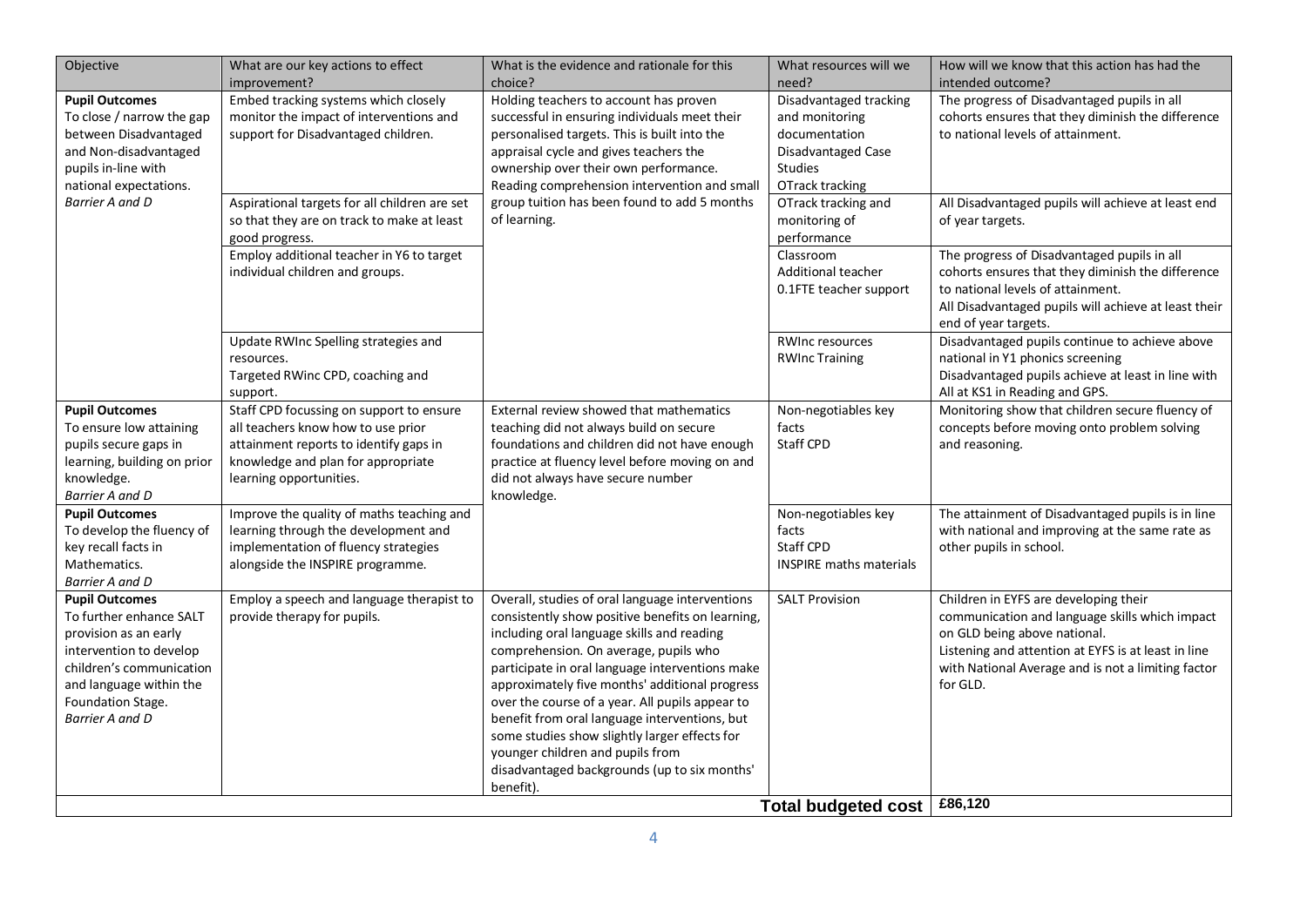## *Targeted Support for PPG pupils*

| Objective                   | What are our key actions to effect                                 | What is the evidence and rationale for this    | What resources will we         | How will we know that this action has had the    |
|-----------------------------|--------------------------------------------------------------------|------------------------------------------------|--------------------------------|--------------------------------------------------|
|                             | improvement?                                                       | choice?                                        | need?                          | intended outcome?                                |
| Leadership and              | Termly meeting with PP governor,                                   | Leadership at all levels need to be held to    | OTrack tracking                | PP governor has detailed knowledge of the        |
| Management                  | Principal and PP champion.                                         | account for the impact of the Disadvantaged    | Disadvantaged                  | provision for PP pupils in school and of the     |
| To ensure governing body    |                                                                    | spending on outcomes. There needs to be        | monitoring                     | impact of PP provision on the attainment of      |
| have full knowledge and     |                                                                    | clarity for the Governing Body on how the      | Pupil progress meeting         | groups and individuals                           |
| awareness of allocation /   |                                                                    | monies are being distributed and the impact    | notes                          | PP governor has a full understanding of the      |
| spending / impact of        |                                                                    | on pupil outcomes.                             | Specific case studies          | attainment and progress of the school            |
| actions.                    |                                                                    |                                                |                                | Disadvantaged cohort when compared to the        |
| Barrier A,B and D           |                                                                    |                                                |                                | attainment of pupils nationally.                 |
|                             | Standing item on the RAC meeting for                               |                                                | Disadvantaged                  | Full governing body has a clear overview of the  |
|                             | discussion to hold the Principal to                                |                                                | monitoring                     | attainment and progress of groups and            |
|                             | account.                                                           |                                                | PPM notes                      | individuals within the Disadvantaged cohort and  |
|                             |                                                                    |                                                | Specific case studies          | are able to compare the attainment to national.  |
| Behaviour, Welfare and      | Provision of MLT Attendance Lead in                                | There is a clear link between poor attendance  | <b>SLA MLT Attendance</b>      | Attendance of the Disadvantaged cohort           |
| Safety                      | order to research best practice and                                | at school and lower academic achievement. In   | Director                       | continues to improve and gaps to the national    |
| To ensure attendance/       | implement new strategies.                                          | primary schools, less than 65% of children get |                                | attendance figures close.                        |
| punctuality of children in  |                                                                    | good results in Maths and English in schools   |                                |                                                  |
| receipt of PPG is monitored | Monitor and action initiatives to improve                          | when they have an average of 15 days           | MMA Attendance Officer         | Attendance of Disadvantaged pupils continues to  |
| and in-line with other      | the attendance and punctuality of                                  | absence, compared to around 90% in schools     | dedicated time                 | improve and gaps to the national attendance      |
| children in school and      | Disadvantaged pupils.                                              | where the average is less than 8 days.         |                                | figures close.                                   |
| nationally.                 | Specific tracking/targeting of                                     | The association between parental involvement   | Attendance Officer time        | PA rates amongst Disadvantaged pupils            |
| Barrier B, C and E          | Disadvantaged pupils to ensure that gap                            | and a child's academic success is well         | EWO time                       | reduces to inline or below national levels       |
|                             | to the rest of the cohort/national                                 | established. Effective partnership between     | <b>MLT Attendance Director</b> |                                                  |
|                             | averages closes over times and rates of                            | parents and school can gain up-to 3 months     | time                           |                                                  |
|                             | PA amongst Disadvantaged pupils are                                | learning.                                      |                                |                                                  |
|                             | comparable to numbers nationally.                                  |                                                |                                |                                                  |
|                             | Development of range of outreach                                   |                                                | Attendance rewards             | Parent survey shows changing attitudes to        |
|                             | initiatives targeted at changing                                   |                                                | Creation of leaflets/          | attendance                                       |
|                             | community perceptions of the need for                              |                                                | newsletters                    | Levels of holidays in term time decrease amongst |
|                             | good attendance. These include:                                    |                                                | Time to update website         | Disadvantaged pupils.                            |
|                             | Attendance section of the school website                           |                                                |                                |                                                  |
|                             | Links with Early Help                                              |                                                |                                |                                                  |
|                             | Leaflets and regular newsletters<br>Promotions in school - rewards |                                                |                                |                                                  |
|                             | High profile of AO role                                            |                                                |                                |                                                  |
| Behaviour, Welfare and      | Comprehensive programme of pastoral                                | On average, Social and Emotional learning      | <b>Dedicated Pastoral Lead</b> | Number of exclusions of Disadvantaged pupils     |
| Safety                      | support in place to support the                                    | interventions have an identifiable and         | time                           | reduced.                                         |
| To promote self-esteem      | emotional needs of Disadvantaged                                   | significant impact on attitudes to learning,   |                                | Wellbeing of Disadvantaged pupils/ Attitudes to  |
| and levels of engagement    | pupils.                                                            | social relationships in school, and attainment |                                | school improves on PASS survey.                  |
|                             |                                                                    |                                                |                                |                                                  |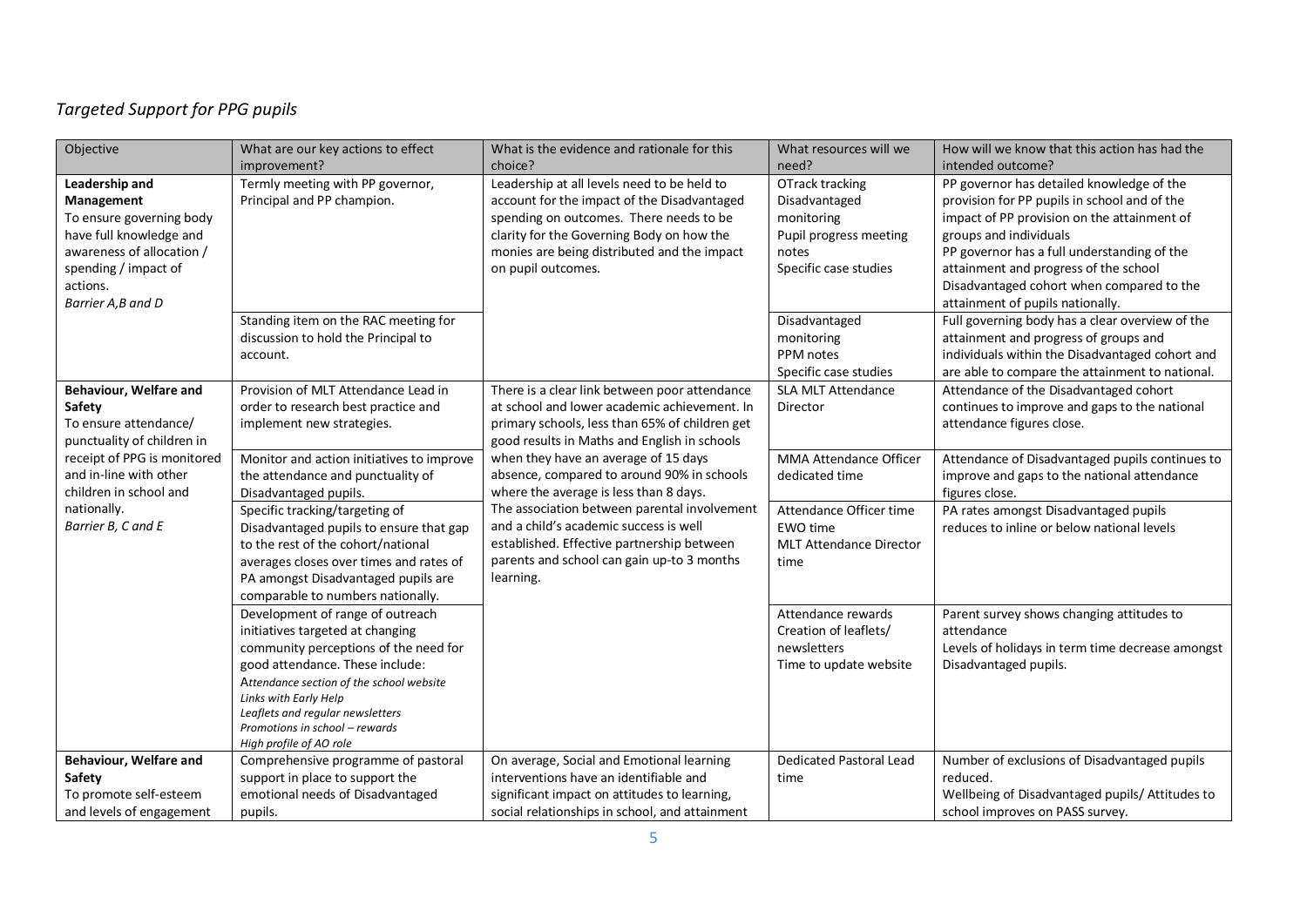| Objective                                                                                                                                                                                           | What are our key actions to effect<br>improvement?                                                                                                                                                               | What is the evidence and rationale for this<br>choice?                                                                                                                                                                                                                                                                                                                                                                                                                                                                                                                                         | What resources will we<br>need?                                                                      | How will we know that this action has had the<br>intended outcome?                                                                                                                                                  |
|-----------------------------------------------------------------------------------------------------------------------------------------------------------------------------------------------------|------------------------------------------------------------------------------------------------------------------------------------------------------------------------------------------------------------------|------------------------------------------------------------------------------------------------------------------------------------------------------------------------------------------------------------------------------------------------------------------------------------------------------------------------------------------------------------------------------------------------------------------------------------------------------------------------------------------------------------------------------------------------------------------------------------------------|------------------------------------------------------------------------------------------------------|---------------------------------------------------------------------------------------------------------------------------------------------------------------------------------------------------------------------|
| in learning of vulnerable<br>children.<br>Barrier B and E                                                                                                                                           | Personalised support and coaching put in<br>place as identified on Triple E document.                                                                                                                            | itself (four months' additional progress on<br>average). SEL programmes appear to benefit<br>disadvantaged or low-attaining pupils more<br>than other pupils, though all pupils benefit on<br>average. EEF evidence suggests that, on<br>average, behaviour interventions can produce<br>moderate improvements in academic<br>performance along with a decrease in<br>problematic behaviours.                                                                                                                                                                                                  | PE TA additional time<br>Morning Gym<br><b>Before School Activities</b><br>for specific children     | Number of incidences of poor behaviour<br>amongst the most vulnerable Disadvantaged<br>pupils reduced.                                                                                                              |
|                                                                                                                                                                                                     | MAST mental health support in place to<br>meet the needs of most complex pupils.                                                                                                                                 |                                                                                                                                                                                                                                                                                                                                                                                                                                                                                                                                                                                                | MAST counselling<br>sessions.                                                                        | The mental health of Disadvantaged pupils is<br>proactively addressed and support put in place<br>through effective services.                                                                                       |
|                                                                                                                                                                                                     | Develop parental engagement through a<br>range of informal and formal strategies<br>including; coffee morning, specific<br>parents targeted for aspirational<br>discussions and promotion of PP MLT<br>document. | Research from the EEF states that the<br>association between parental involvement and<br>a child's academic success is well established.<br>Effective partnership between parents and<br>school can gain up-to 3 months learning.                                                                                                                                                                                                                                                                                                                                                              | Pastoral Lead dedicated<br>time                                                                      | Parental survey shows parents of Disadvantaged<br>pupils are supportive of school and actions taken<br>Parental surveys indicate increasingly high<br>proportions of pupils are happy at school                     |
| Behaviour, Welfare and<br>Safety<br>To employ a Family Support<br>Worker and Pastoral Lead<br>to provide social, emotional<br>and mental health support<br>to identified pupils.<br>Barrier B and E | Ensure that a strategic approach is<br>managing the emotional well-being of<br>disadvantaged pupils through supporting<br>both parents and the child.                                                            | On average, Social and Emotional learning<br>interventions have an identifiable and<br>significant impact on attitudes to learning,<br>social relationships in school, and attainment<br>itself (four months' additional progress on<br>average). Pastoral programmes appear to<br>benefit disadvantaged or low-attaining pupils<br>more than other pupils, though all pupils<br>benefit on average.                                                                                                                                                                                           | <b>Family Support Worker</b><br>Pastoral Lead                                                        | The family support worker will promote the well-<br>being and mental health of the Disadvantaged<br>cohort and proactively address issues as they<br>arise - BOXALL profiles show improvement in<br>SEMH over time. |
| <b>Pupil Outcomes</b><br>To close / narrow the gap<br>between PP and non PP<br>children in school and with<br>national expectations.<br>Barrier A and D                                             | To develop the use of core texts to<br>increase exposure to quality texts in all<br>year groups.                                                                                                                 | Reading comprehension intervention and small<br>group tuition has been found to add 5 months<br>of learning. Children who access RWI and Fresh<br>Start gain on average 3 months reading age.<br>Developing a love of reading is a priority for<br>the school. Evidence suggests that there is a<br>positive relationship between reading<br>frequency, reading enjoyment and attainment<br>(Clark 2011; Clark and Douglas 2011). Reading<br>enjoyment has been reported as more<br>important for children's educational success<br>than their family's socio-economic status<br>(OECD, 2002). | High quality and wide<br>range of reading<br>$materials - age$<br>appropriate                        | Curriculum provision is highly engaging and the<br>children are experiencing immersion into high<br>quality literature; taking it beyond Reading and<br>Writing.                                                    |
|                                                                                                                                                                                                     | Increase high quality engagement of<br>reading with adults to enhance progress<br>in reading of Disadvantaged pupils                                                                                             |                                                                                                                                                                                                                                                                                                                                                                                                                                                                                                                                                                                                | Training for<br>volunteers/lunchtime<br>supervisors<br>Rotherham United<br>Readers                   | Disadvantaged pupils will be attaining in line<br>with national at all key data points.                                                                                                                             |
|                                                                                                                                                                                                     | Implement structured programmes of<br>intervention and quality first teaching in<br>order to raise the attainment and<br>aspirations of pupils in key year groups.                                               | Teaching assistants that are deployed<br>effectively add 1 month to children's learning.<br>However, action research at Maltby Manor has<br>shown that with quality training, support and<br>effective monitoring, a child can make                                                                                                                                                                                                                                                                                                                                                            | AP/Teacher time for<br>Triage/ Pre teach<br>/Intervention<br>SAT resources<br>Phonics 1 to 1 support | Disadvantaged pupils will experience high quality<br>reading partnership and have positive role<br>models for reading.                                                                                              |